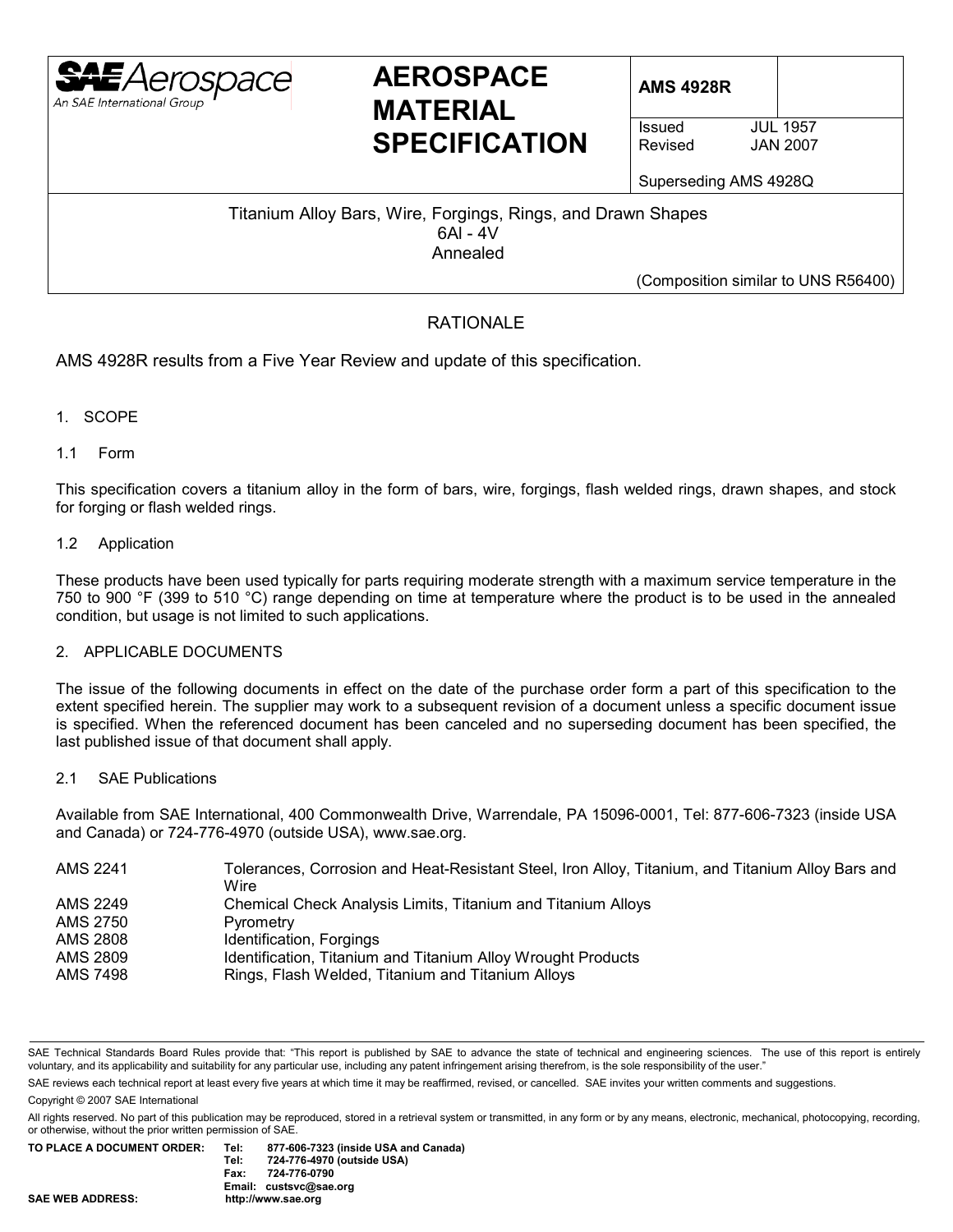## 2.2 ASTM Publications

Available from ASTM International, 100 Barr Harbor Drive, P.O. Box C700, West Conshohocken, PA 19428-2959, Tel: 610-832-9585, www.astm.org.

| ASTM E 8                                 | <b>Tension Testing of Metallic Materials</b>                                                                                                                  |
|------------------------------------------|---------------------------------------------------------------------------------------------------------------------------------------------------------------|
| <b>ASTM E 539</b>                        | X-Ray Emission Spectrometric Analysis of 6AI-4V Titanium Alloy                                                                                                |
| <b>ASTM E 1409</b>                       | Determination of Oxygen and Nitrogen in Titanium and Titanium Alloys by the Inert Gas Fusion<br>Technique                                                     |
| <b>ASTM E 1447</b>                       | Determination of Hydrogen in Titanium and Titanium Alloys by the Inert Gas Fusion Thermal<br><b>Conductivity/Infrared Detection Method</b>                    |
| <b>ASTM E 1941</b><br><b>ASTM E 2371</b> | Determination of Carbon in Refractory and Reactive Metals and Their Alloys<br>Analysis of Titanium and Titanium Alloys by Atomic Emission Plasma Spectrometry |

#### 3. TECHNICAL REQUIREMENTS

#### 3.1 Composition

Shall conform to the percentages by weight shown in Table 1; carbon shall be determined in accordance with ASTM E 1941, hydrogen in accordance with ASTM E 1447, oxygen and nitrogen in accordance with ASTM E 1409, and other elements in accordance with ASTM E 539 or ASTM E 2371. Other analytical methods may be used if acceptable to the purchaser.

| Element                       | min       | max    |                |
|-------------------------------|-----------|--------|----------------|
| Aluminum                      | 5.50      | 6.75   |                |
| Vanadium                      | 3.50      | 4.50   |                |
| Iron                          |           | 0.30   |                |
| Oxygen                        |           | 0.20   |                |
| Carbon                        |           | 0.08   |                |
| Nitrogen                      |           | 0.05   | $(500$ ppm $)$ |
| Hydrogen (3.1.3); (3.1.1)     |           | 0.0125 | $(125$ ppm $)$ |
| <b>Yttrium (3.1.2)</b>        |           | 0.005  | 50 ppm)        |
| Other Elements, each (3.1.2)  |           | 0.10   |                |
| Other Elements, total (3.1.2) |           | 0.40   |                |
| Titanium                      | remainder |        |                |

## TABLE 1 - COMPOSITION

- 3.1.1 Hydrogen content of forgings may be as high as 0.0150 wt/% (150 ppm).
- 3.1.2 Determination not required for routine acceptance.
- 3.1.3 When using ASTM E 1447 for hydrogen content, sample size may be as large as 0.35 gram.
- 3.1.4 Check Analysis

Composition variations shall meet the applicable requirements of AMS 2249.

- 3.2 Melting Practice
- 3.2.1 Alloy shall be multiple melted; the final melting cycle shall be under vacuum. The first melt shall be made by consumable electrode, nonconsumable electrode, electron beam cold hearth, or plasma arc cold hearth melting practice. The subsequent melt or melts shall be made under vacuum using vacuum arc remelting (VAR) practice with no alloy additions permitted.
- 3.2.1.1 The atmosphere for nonconsumable electrode melting shall be vacuum or shall be argon and/or helium at an absolute pressure not higher than 1000 mm of mercury.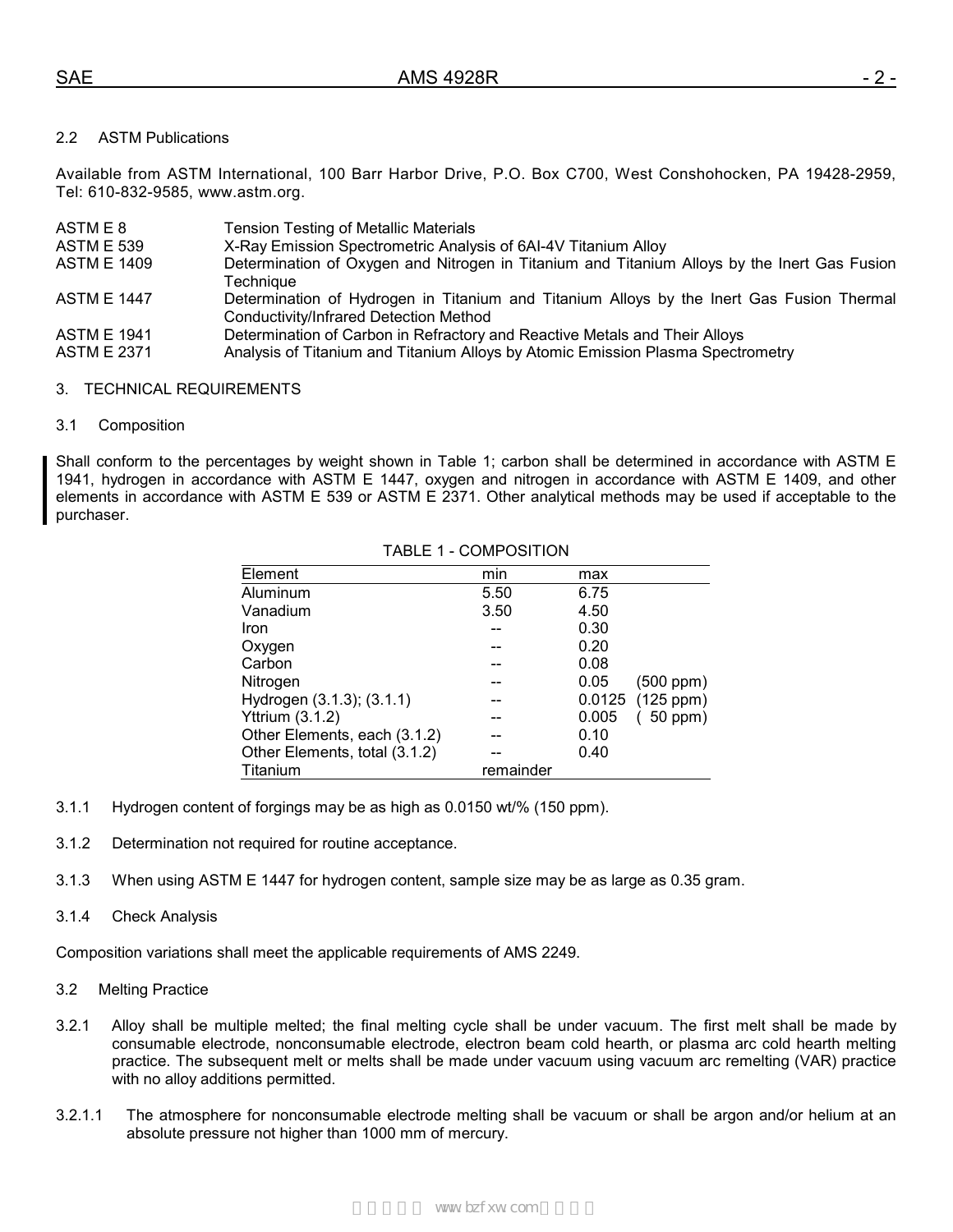3.3 Condition

The product shall be supplied in the following condition:

## 3.3.1 Bars

Hot finished with or without subsequent cold reduction, annealed, and descaled. Unless prohibited by purchaser, bars may be solution heat treated before annealing. The product shall be produced using standard industry practices designed strictly for the production of bar stock to the procured thickness. Cut plate shall not be supplied in lieu of bar.

## 3.3.2 Wire

Cold drawn, annealed, and descaled.

3.3.3 Forgings and Flash Welded Rings

Annealed and descaled. Unless prohibited by purchaser, product may be solution heat treated before annealing.

3.3.3.1 Flash welded rings shall not be supplied unless specified or permitted on purchaser's part drawing. When supplied, rings shall be manufactured in accordance with AMS 7498.

## 3.3.4 Drawn Shapes

Drawn, annealed, and descaled. Unless prohibited by purchaser, drawn shapes may be solution heat treated before annealing.

3.3.5 Stock for Forging or Flash Welded Rings

As ordered by the forging or flash welded ring manufacturer.

3.4 Heat Treatment

Bars, wire, forgings, and flash welded rings shall be heat treated as follows; pyrometry shall be in accordance with AMS 2750.

#### 3.4.1 Solution Heat Treatment

When solution heat treatment is used, heat to a temperature within the range 50 to 150 °F (28 to 83 °C) degrees below the beta transus, hold at the selected temperature within  $\pm 25$  °F ( $\pm 14$  °C) for a time commensurate with section thickness and the heating equipment and procedure used, and cool at a rate equivalent to an air cool or faster.

3.4.2 Annealing

Heat to a temperature within the range 1300 to 1450 °F (704 to 788 °C), hold at the selected temperature within  $\pm$ 25 °F (±14 °C) for not less than 1 hour, and cool as required.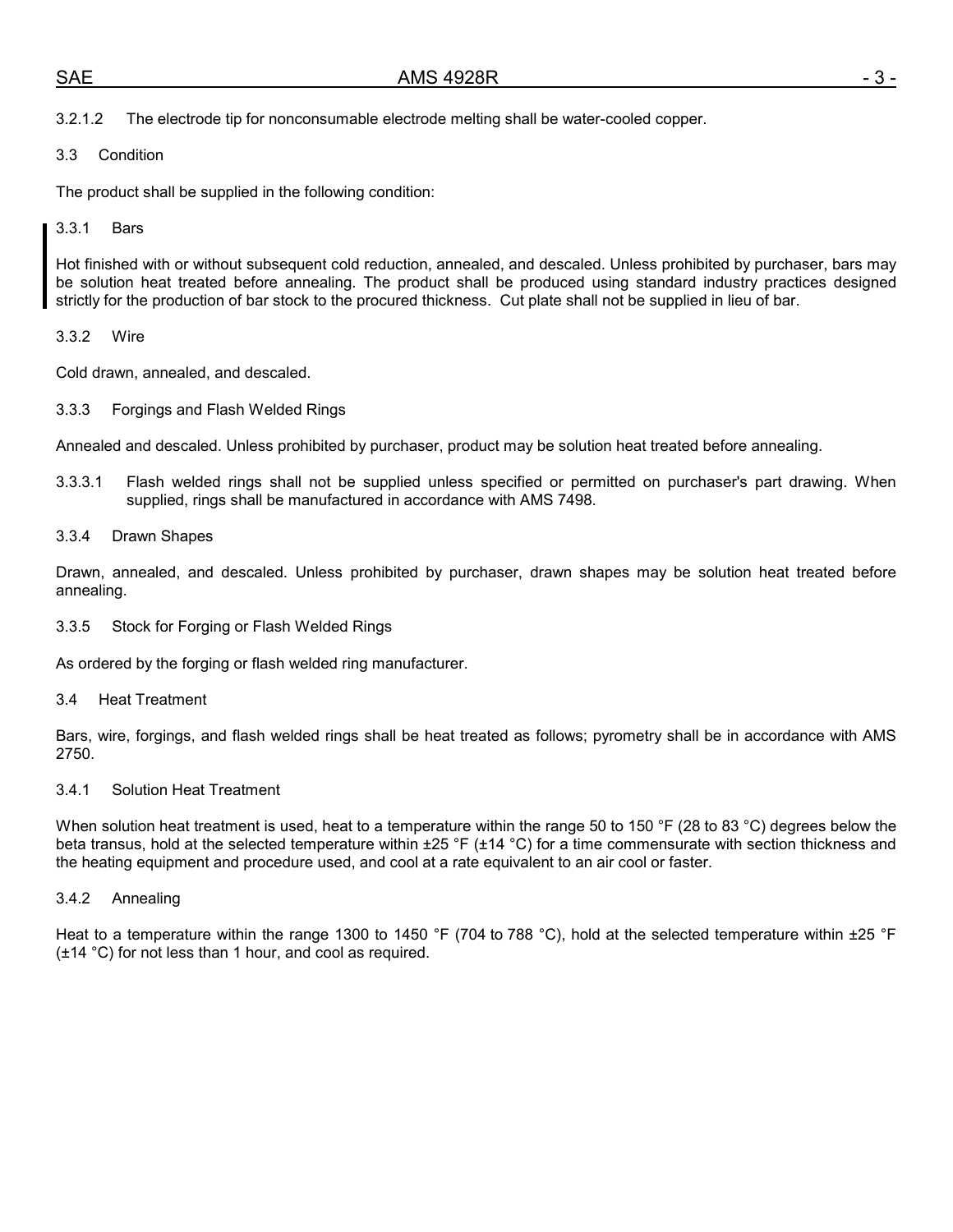## 3.5 Properties

The product shall conform to the following requirements and shall meet the requirements of 3.5.1.1 and 3.5.1.2 after being heated to any temperature up to 1250 °F (677 °C), held at heat for 20 minutes  $\pm$  3, cooled in air, and descaled:

#### 3.5.1 Bars, Wire, Forgings, and Flash Welded Rings

Product, 6 inches (152 mm) and under in nominal diameter or distance between parallel sides, shall have the following properties:

#### 3.5.1.1 Tensile Properties

Shall be as specified in Table 2, determined in accordance with ASTM E 8 on specimens as in 4.3.1.2 with the rate of strain maintained at 0.003 to 0.007 inch/inch/minute (0.003 to 0.007 mm/mm/minute) through the yield strength and then increased so as to produce failure in approximately one additional minute. When a dispute occurs between purchaser and vendor over the yield strength values, a referee test shall be performed on a machine having a strain rate pacer, using a rate of 0.005 inch/inch/minute (0.005 mm/mm/minute) through the yield strength and a minimum cross head speed of 0.10 inch per minute (0.04 mm/s) above the yield strength.

#### TABLE 2A - MINIMUM TENSILE PROPERTIES, INCH/POUND UNITS

| Nominal Diameter              |          |                | Elongation in | Elongation in                 | Elongation in  | Reduction | Reduction | Reduction |
|-------------------------------|----------|----------------|---------------|-------------------------------|----------------|-----------|-----------|-----------|
| or Distance                   | Tensile  | Yield Strength |               | 2 Inches or 4D 2 Inches or 4D | 2 Inches or 4D | of Area   | of Area   | of Area   |
| <b>Between Parallel Sides</b> | Strenath | at 0.2% Offset | %             | $\%$                          |                | %         | %         | %         |
| Inches                        | ksi (3)  | ksi (3)        | Long.         |                               | S.T.           | Lona.     |           | S.T. (2)  |
| Up to 2.000, incl (1)         | 135      | 125            | 10            | 10                            | $- -$          | 25        | 20        | --        |
| Over 2.000 to 4.000, incl.    | 130      | 120            | 10            | 10                            |                | 25        | 20        | 15        |
| Over 4.000 to 6.000, incl (4) | 130      | 120            | 10            | 10                            |                | 20        | 20        | 15        |

## TABLE 2B - MINIMUM TENSILE PROPERTIES, SI UNITS

| Nominal Diameter                |          |                | Elongation in                                            | Elongation in | Elongation in                         | Reduction | Reduction | Reduction |
|---------------------------------|----------|----------------|----------------------------------------------------------|---------------|---------------------------------------|-----------|-----------|-----------|
| or Distance                     | Tensile  |                | Yield Strength 50.8 mm or 4D 50.8 mm or 4D 50.8 mm or 4D |               |                                       | of Area   | of Area   | of Area   |
| <b>Between Parallel Sides</b>   | Strength | at 0.2% Offset | %                                                        | %             |                                       |           |           | %         |
| <b>Millimeters</b>              | MPa(3)   | MPa(3)         | Long.                                                    | L.I           | S.T.                                  | Lona      |           | S.T. (2)  |
| Up to $50.80$ , incl $(1)$      | 931      | 862            | 10                                                       |               | $\hspace{0.05cm}$ – $\hspace{0.05cm}$ | 25        | 20        | --        |
| Over 50.80 to 101.60, incl      | 896      | 827            | 10                                                       |               | 10                                    | 25        | 20        | 15        |
| Over 101.60 to 152.40, incl (4) | 896      | 827            | 10                                                       |               |                                       | 20        | 20        | 15        |

Note: Long. = Longitudinal

L.T. = Long-Transverse

S.T. = Short-Transverse

Note: (1) Tensile strength of 130 ksi (896 MPa) minimum and yield strength of 120 ksi (827 MPa) minimum are permitted for wire or rod for fastener applications and for flash welded rings made from extrusions up to 2.000 inches (50.80 mm), inclusive, in distance between parallel sides.

(2) Short-transverse reduction of area is waived for flash welded rings made from extrusions.

(3) Tensile and yield strength requirements apply in both the longitudinal and transverse directions.

(4) See 8.3.

- 3.5.1.1.1 Longitudinal requirements in Table 2 apply to specimens from bars and wire taken with the axis of the specimen approximately parallel to the grain flow and to specimens taken in the circumferential direction from flash welded rings.
- 3.5.1.1.2 Transverse requirements in Table 2 apply only to product from which a tensile specimen not less than 2.50 inches (63.5 mm) in length can be obtained.
- 3.5.1.1.3 Yield strength and reduction of area requirements do not apply to wire and drawn shapes with maximum section thickness under 0.125 inch (3.18 mm) in nominal diameter.

## 3.5.1.2 Microstructure

Shall be that structure resulting from processing within the alpha-beta phase field. Microstructure shall conform to 3.5.1.2.1 or 3.5.1.2.2, or 3.5.1.2.3.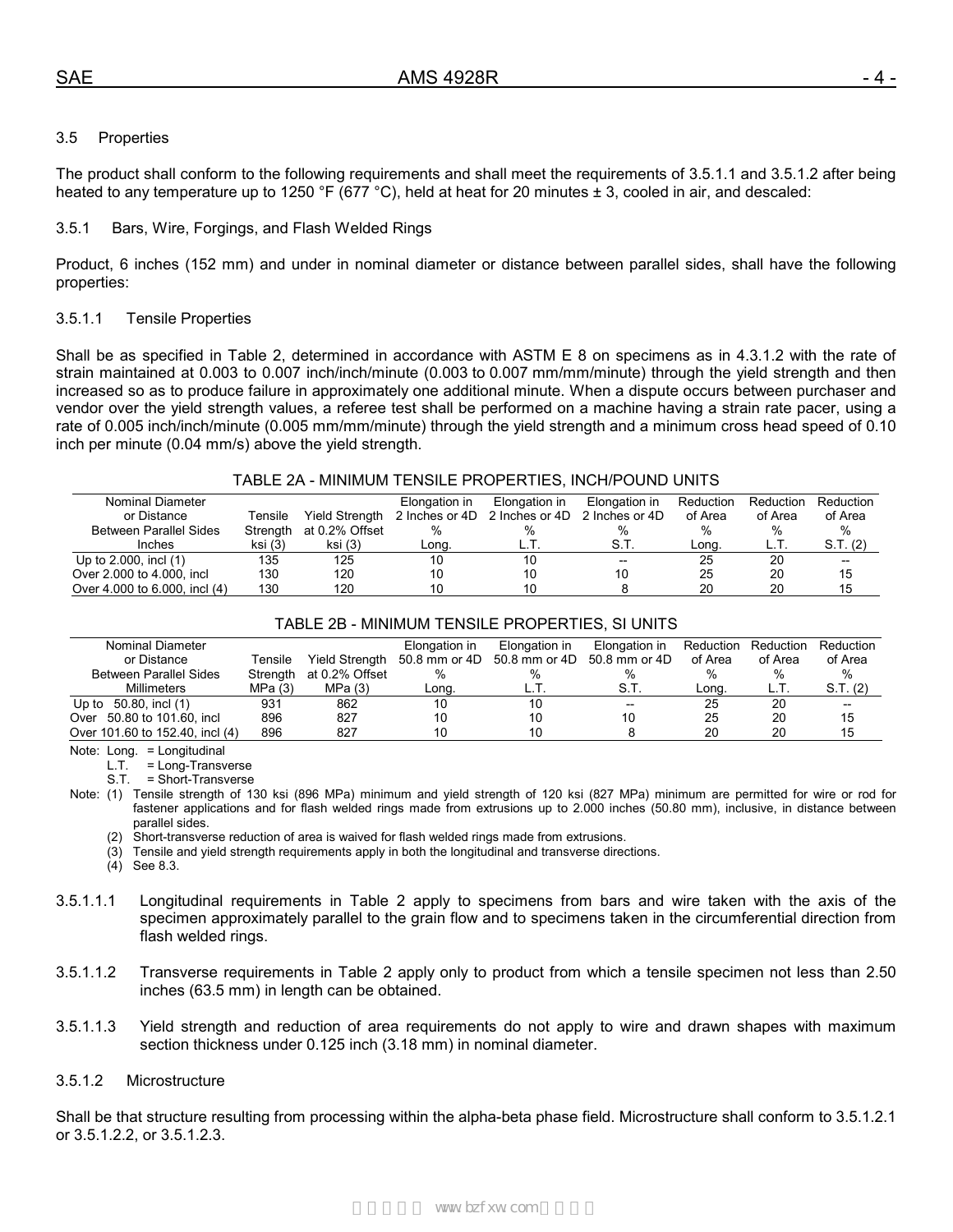| <b>SAE</b> | <b>AMS 4928R</b>                                                                                                                            |  |
|------------|---------------------------------------------------------------------------------------------------------------------------------------------|--|
| 3.5.1.2.1  | Equiaxed and/or elongated primary alpha in a transformed beta matrix with no continuous network of alpha at<br>prior beta grain boundaries. |  |

- 3.5.1.2.2 Essentially complete field of equiaxed and/or elongated alpha with no continuous network of alpha at prior beta grain boundaries.
- 3.5.1.2.3 Partially broken and distorted grain boundary alpha with plate-like alpha.
- 3.5.1.2.4 A microstructure showing a continuous network of alpha in prior beta grain boundaries is not acceptable.
- 3.5.1.3 Surface Contamination

Except as permitted by 3.5.1.3.1 and 3.5.1.3.2, the product shall be free of any oxygen-rich layer (See 8.2), such as alpha case, or other surface contamination, determined by microscopic examination at not lower than 100X magnification or other method acceptable to purchaser.

- 3.5.1.3.1 An oxygen-rich layer not greater than 0.001 inch (0.025 mm) in depth will be permitted on bars other than round, and drawn shapes.
- 3.5.1.3.2 When permitted by purchaser, forgings and flash welded rings to be machined all over may have an oxygenrich layer provided such layer is removable within the machining allowance on the forging or flash welded ring.
- 3.5.2 Forging Stock

When a sample of stock is forged to a test coupon having a degree of mechanical working not greater than the forging and heat treated as in 3.4, specimens taken from the heat treated coupon shall conform to the requirements of 3.5.1.1. If specimens taken from the stock after heat treatment as in 3.4 conform to the requirements of 3.5.1.1, the tests shall be accepted as equivalent to tests of a forged coupon.

3.5.3 Stock for Flash Welded Rings

A sample of stock heat treated as in 3.4 shall conform to the requirements of 3.5.1.1.

3.6 Quality

The product, as received by purchaser, shall be uniform in quality and condition, sound, and free from foreign materials and from imperfections detrimental to usage of the product.

- 3.6.1 Grain flow of die forgings, except in areas which contain flash-line end grain, shall follow the general contour of the forgings showing no evidence of reentrant grain flow.
- 3.7 Tolerances

Bars and wire shall conform to all applicable requirements of AMS 2241.

## 4. QUALITY ASSURANCE PROVISIONS

4.1 Responsibility for Inspection

The vendor of the product shall supply all samples for vendor's test and shall be responsible for the performance of all required tests. Purchaser reserves the right to sample and to perform any confirmatory testing deemed necessary to ensure that the product conforms to specified requirements.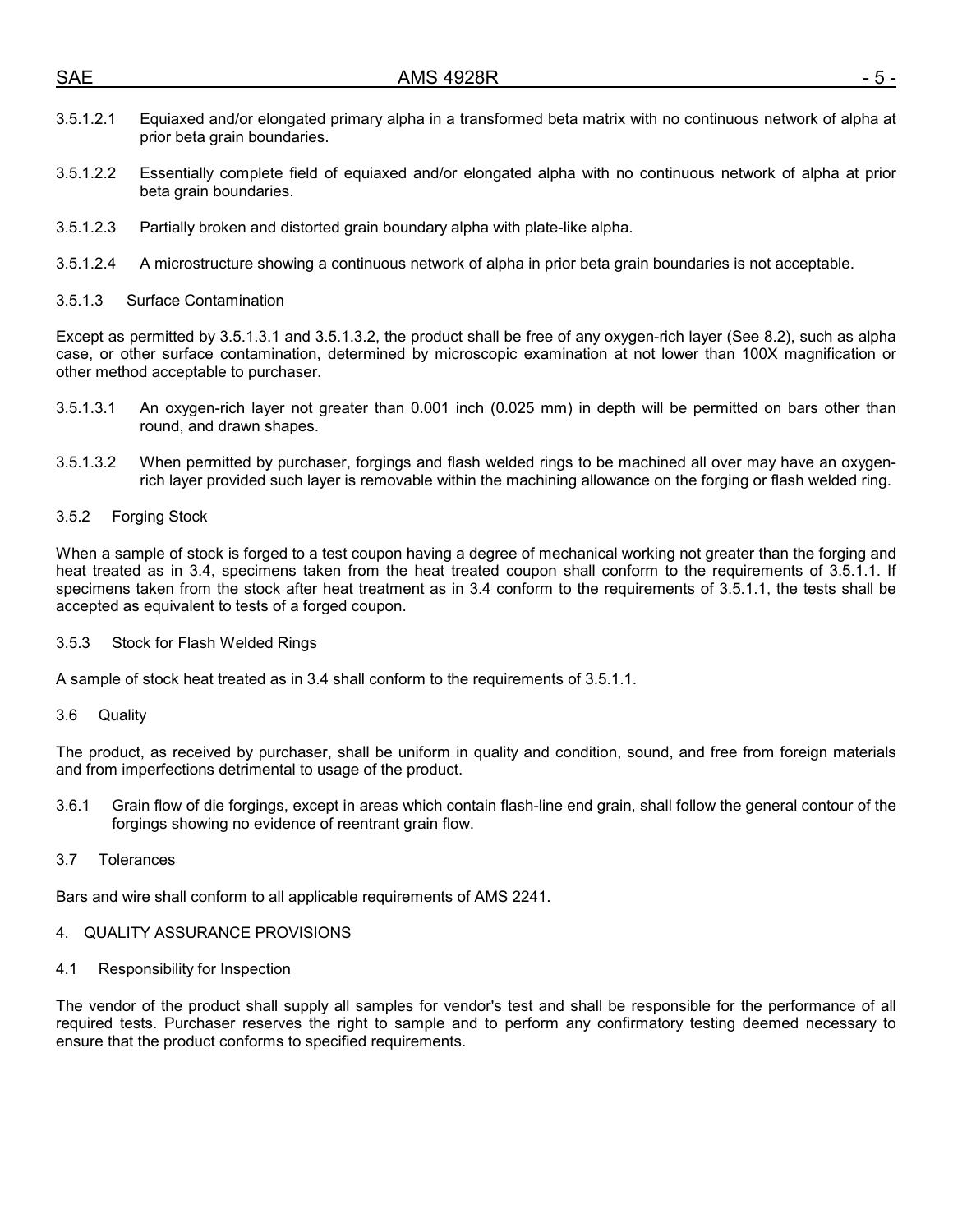## 4.2 Classification of Tests

#### 4.2.1 Acceptance Tests

The following requirements are acceptance tests and shall be performed on each heat or lot as applicable:

- 4.2.1.1 Composition (3.1) of each heat and hydrogen content of each lot.
- 4.2.1.2 Tensile properties (3.5.1.1), microstructure (3.5.1.2), and surface contamination (3.5.1.3) of each lot of bars, wire, forgings, flash welded rings, and drawn shapes, as received.
- 4.2.1.3 Tolerances (3.7) of bars and wire.
- 4.2.2 Periodic Tests

The following requirements are periodic tests and shall be performed at a frequency selected by the vendor unless frequency of testing is specified by purchaser:

- 4.2.2.1 Tensile properties (3.5.1.1) of bars, wire, forgings, flash welded rings, and drawn shapes after reheating as in 3.5.
- 4.2.2.2 Ability of forging stock (3.5.2) and stock for flash welded rings (3.5.3) to develop required properties.
- 4.2.2.3 Grain flow of die forgings (3.6.1).
- 4.3 Sampling and Testing

Shall be in accordance with the following; a lot shall be all product of the same nominal size from the same heat, processed at the same time, and solution heat treated and annealed as a heat treat batch.

#### 4.3.1 For Acceptance Tests

4.3.1.1 Composition

One sample from each heat, except that for hydrogen determinations one sample from each lot obtained after thermal and chemical processing is completed.

#### 4.3.1.2 Tensile Properties

At least one sample from bars, wire, flash welded rings, and drawn shapes from each lot. The number, location, and orientation of samples from each lot of forgings shall be as agreed upon by purchaser and vendor.

Specimens from flash welded rings shall be cut from parent metal not including the weld-heat-affected zone.

#### 4.3.1.3 Microstructure and Surface Contamination

At least one sample from each lot.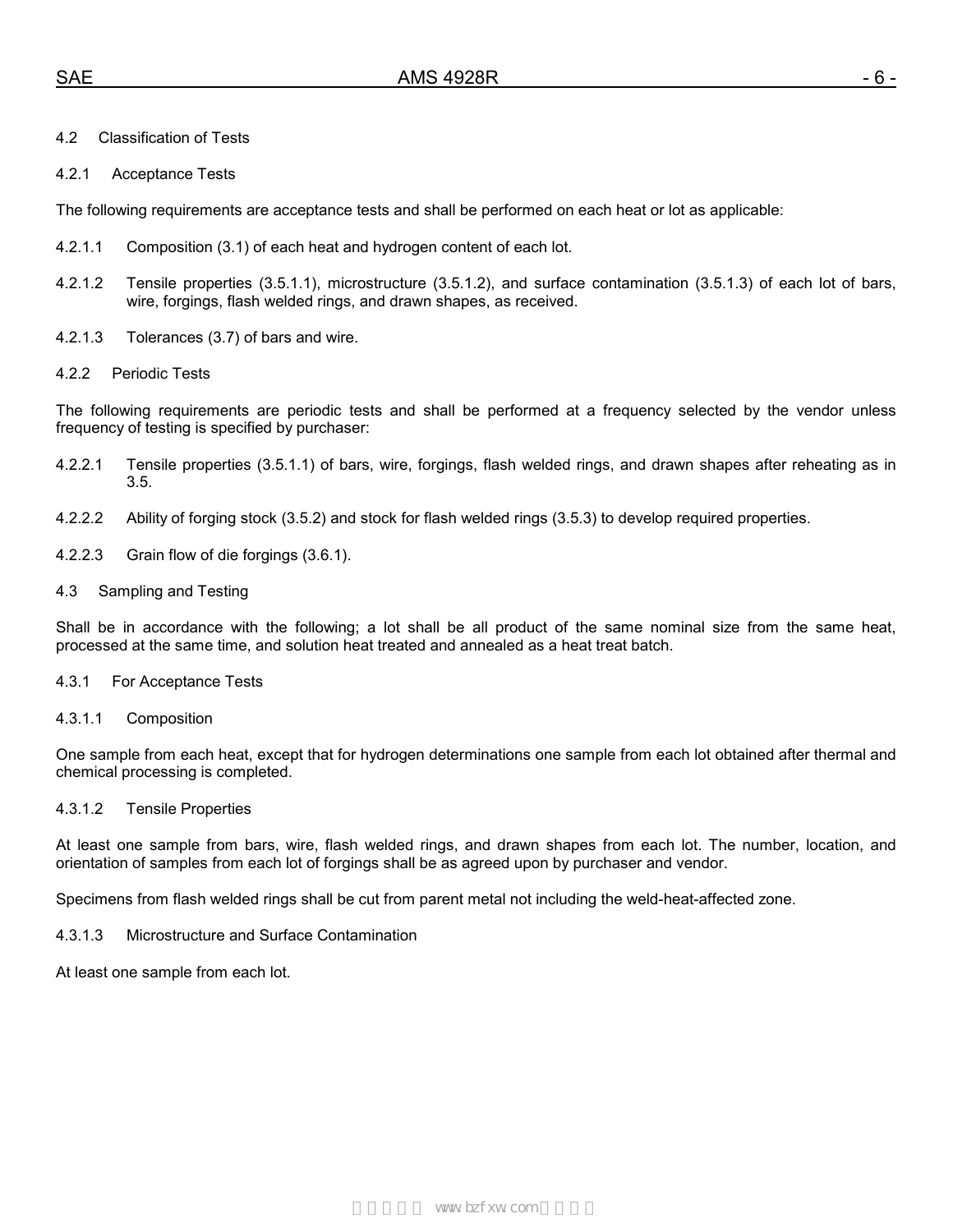## 4.4 Reports

## 4.4.1 Raw Material

The vendor shall provide a copy of the original material manufacturer's report (material certification), including: producer name, product form, mill produced size, and country where the metal was melted (i.e., final melt in the case of metal processed by multiple melting operations). The vendor of bars, wire, forgings, flash welded rings and drawn shapes shall furnish with each shipment a report showing the results of tests for composition of each heat and for the hydrogen content and tensile properties of each lot, and stating that the product conforms to the other technical requirements. This report shall include the purchase order number, lot number, AMS 4928R, size, specific heat treatment used, and quantity. If forgings are supplied, the part number and the size of stock used to make the forgings shall also be included. The vendor of stock for forging or flash welded rings shall furnish with each shipment a report showing the results of tests for chemical composition of each heat. This report shall include the purchase order number, heat number, AMS 4928R, size, and quantity.

## 4.4.2 Fabricated Parts

A copy of the original manufacturer's report (material certification) shall be provided by the vendor to the purchaser when the purchase order specifies AMS 4928R.

## 4.5 Resampling and Retesting

If any specimen used in the above tests fails to meet the specified requirements, disposition of the product may be based on the results of testing three additional specimens for each original nonconforming specimen. Failure of any retest specimen to meet the specified requirements shall be cause for rejection of the product represented. Results of all tests shall be reported.

#### 5. PREPARATION FOR DELIVERY

5.1 Identification

Shall be as follows:

5.1.1 Bars and Wire

In accordance with AMS 2809.

#### 5.1.2 Forgings

In accordance with AMS 2808.

5.1.3 Flash Welded Rings, Stock for Forging or Flash Welded Rings and Drawn Shapes

As agreed upon by purchaser and vendor.

#### 5.2 Packaging

The product shall be prepared for shipment in accordance with commercial practice and in compliance with applicable rules and regulations pertaining to the handling, packaging, and transportation of the product to ensure carrier acceptance and safe delivery.

#### 6. ACKNOWLEDGMENT

A vendor shall mention this specification number and its revision letter in all quotations and when acknowledging purchase orders.